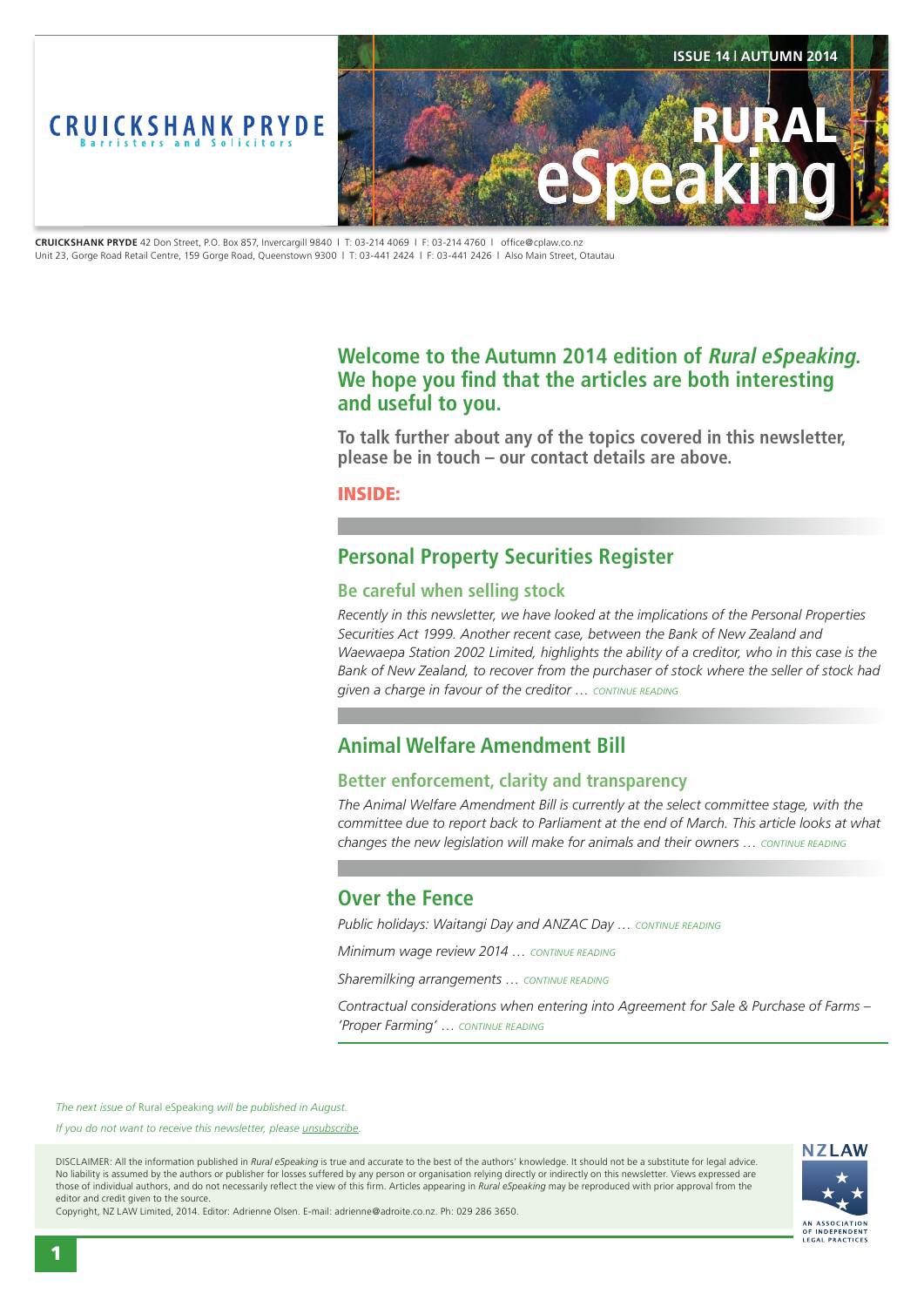# **Personal Property Securities Register**

### **Be careful when selling stock**

*Recently in this newsletter, we have looked at the implications of the Personal Properties Securities Act 1999. Another recent case1 , between the Bank of New Zealand and Waewaepa Station 2002 Limited, highlights the ability of a creditor, who in this case is the Bank of New Zealand, to recover from the purchaser of stock where the seller of stock had given a charge in favour of the creditor.*

In the Waewaepa case, Te Rimu Station Limited sold stock to Waewaepa because, according to Te Rimu, they had little food cover and could not feed their stock. This occurred at the beginning of the drought over the summer of 2012/2013, which was a contributing factor. Te Rimu then transported the stock to Waewaepa who *'purchased'* the stock by way of setting off its value from amounts that Waewaepa owed Te Rimu. Te Rimu and Waewaepa were *'related'*. Waewaepa owned 50% of Te Rimu.

The BNZ had a general security agreement (GSA) over Te Rimu's *'all present and after acquired property'* which included the stock. The sheep in question were delivered to Waewaepa on 21 November 2012, and the book transaction for the purchase of the sheep was dated 9 November 2012. At that point, Te Rimu was not in default under its loan facilities and the BNZ had not made demand under its securities.

Te Rimu subsequently did default and the BNZ made demand on Te Rimu in December 2012 and then successfully sued Waewaepa for conversion in the amount of the value of the sheep that had been sold to Waewaepa and transported off Te Rimu.

Ordinarily, under the Act, a security interest continues whether or not there is a sale. There is an exception to that in s53 which says that *"a buyer of goods sold in the ordinary course of business of the seller … takes the goods [the sheep] free of a security interest given by the seller … unless the buyer … knows that the sale … constitutes a breach of the security agreement under which the security interest was created."*

This exception is necessary for any business to trade, so one of the issues in the Waewaepa case was – what is the ordinary course of Te Rimu's business?

The court referred to earlier decisions where the following factors were important:

- 1. Where the agreement was made?
- 2. Parties to the agreement
- 3. Quantity of goods
- 4. Price charged
- 5. The nature and significance of the transaction
- 6. The reason for the transaction
- 7. Frequency of the transaction, and
- 8. The 'arm's length' nature of the transaction.

One of the arguments raised in relation to the 'ordinary course of business' of Te Rimu was that dry stock farming is a seasonal business. Changes to the normal pattern of business may arise because of unseasonal changes such as adverse weather conditions. In a drought situation, a farm may be required to destock its farm of capital stock simply because it cannot feed them. This argument was raised in the Waewaepa case.

The court held that the sale of the sheep was not in the ordinary course of Te Rimu's business. The main factor in the court's decision was the fact that the two parties were related in that they had similar ownership and the same person, as a director of both companies, implemented the transaction. In addition, there didn't appear to be any GST invoices for the sale, something which the court believed was certainly outside the ordinary course of business.

However, the case does have a warning signs. What if Te Rimu and Waewaepa were not related parties? A purchaser in that situation should do a PPSR search (www.ppsr.govt.nz) . If there is a GSA registered (which there invariably is), then written confirmation from the bank that the stock being sold has been released from the security interest should be obtained.

In the case of the selling farmer, if you are in the position of having to destock capital stock (for any reason) and you do have a GSA in favour of the bank, then you should obtain consent of the bank as you could be in default under your GSA.

<sup>1</sup> Bank of New Zealand v Waewaepa Station 2002 Limited [2013] NZHC3321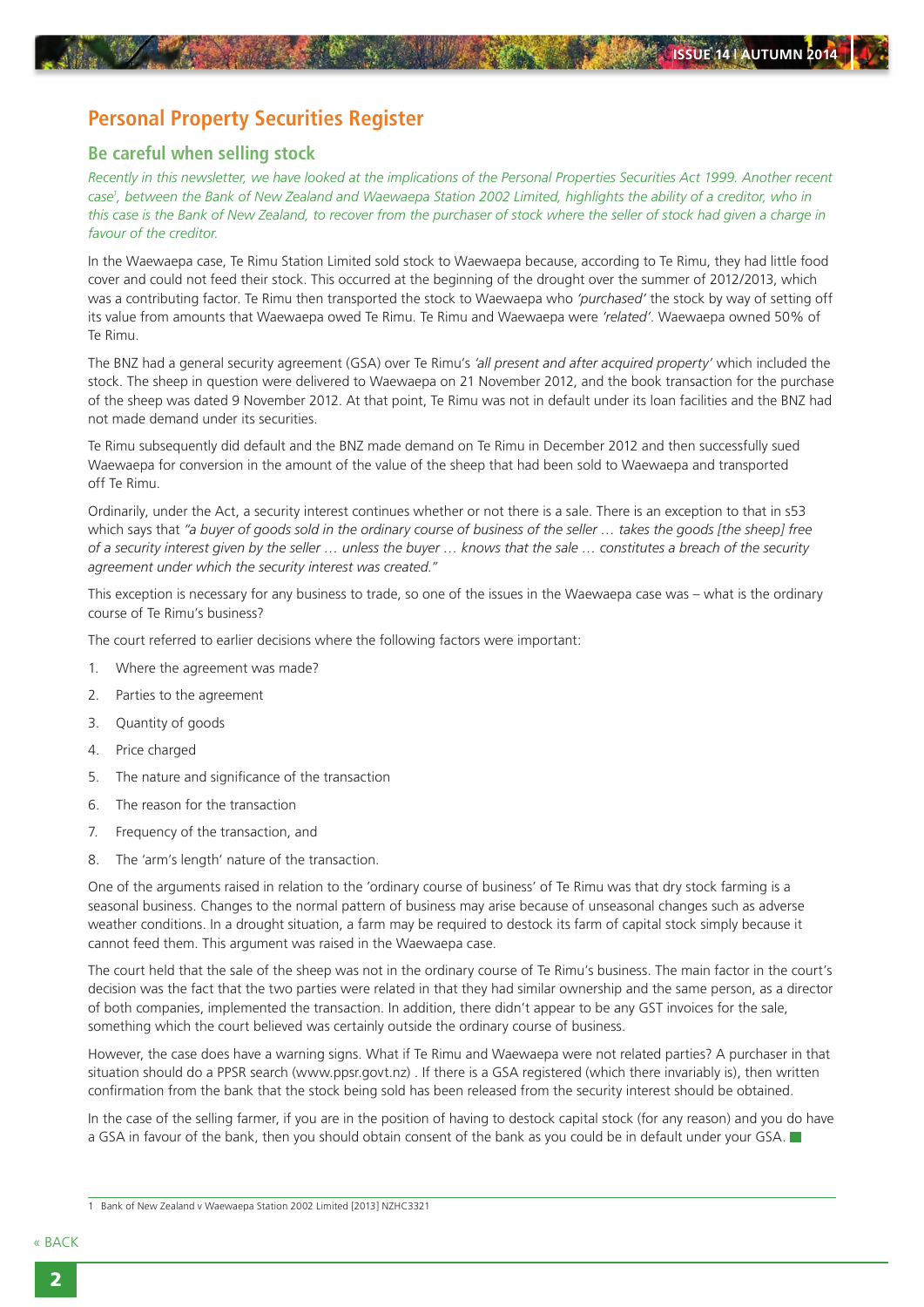# **Animal Welfare Amendment Bill**

#### **Better enforcement, clarity and transparency**

*The Animal Welfare Amendment Bill is currently at the select committee stage, with the committee due to report back to Parliament at the end of March. This article looks at what changes the new legislation will make for animals and their owners.*

The Animal Welfare Act 1999 provides the framework for regulating the welfare of animals and preventing their ill treatment. The amendment bill sets out to rectify some of the problems that have been identified with the current legislation. In particular, there are proposed changes relating to enforcement, clarity and transparency.

#### **Enforcement**

Part of the Act's framework is that it provides for 'codes of welfare' to be prescribed, which sets out minimum standards for the care of animals. Currently, those codes aren't directly enforceable so the new Amendment Bill gives Parliament the ability to regulate and specify mandatory and enforceable animal welfare standards.

An example could be the recent controversy relating to the use of blunt force to euthanise bobby calves on farms. Nathan Guy, the Minister of Primary Industries, announced on 27 February this year that he has asked the National Animal Advisory Committee (NAWAC) to consider an amendment to the Animal Welfare (Dairy Cattle) Code of Welfare 2010. He stated that, "The Animal Welfare Amendment Bill is currently before the Select Committee … It allows for the creation of enforceable regulations that will complement the minimum standards contained within New Zealand's 16 codes of welfare."

In addition, the Amendment Bill introduces 'compliance orders' that will require a person to stop or start doing something. Currently, an animal welfare inspector needs to believe an animal is suffering, or likely to suffer, before steps can be taken.

Inspectors are likely to be given clearer powers to gather evidence by taking photos and video recordings, as well as taking samples from living and dead animals.

#### **Clarity**

Under the current Act, there are no mandatory standards for live animal exports. The Amendment Bill provides for new regulations which will contain these mandatory standards with offences and penalties for non-compliance.

There are also be likely to be new regulations relating to surgical and painful procedures which could:

- » Prohibit specific surgical or painful procedures
- » Provide mandatory standards for any surgical or painful procedure, and
- » Declare certain surgical procedures to be not subject to the legislation.

#### **Transparency**

Under the transparency aspect of the Bill, currently the NAWAC doesn't have express power to consider 'practicality' and 'economic impact' when developing minimum standards and codes of welfare. The Bill makes it explicit that those are matters that can be considered, although they cannot override animal welfare considerations.

#### **Conclusion**

In recent years there have been an increased number of prosecutions under the current animal welfare legislation as a result of ill-treatment of animals. Should the Bill be passed into law, inspectors will have greater powers to control behaviour and to gather evidence. Also, there will be more specific and obligatory standards of animal welfare that can be enforced by a greater range of fines.

The probable changes to the implementation of rules relating to live animal exports and surgical and painful procedures means that some practices currently carried out may need to be modified. It is interesting to note, however, that 'practicality' and 'economic impact' are now factors in developing minimum standards which will give some reassurance to those at the coal face.